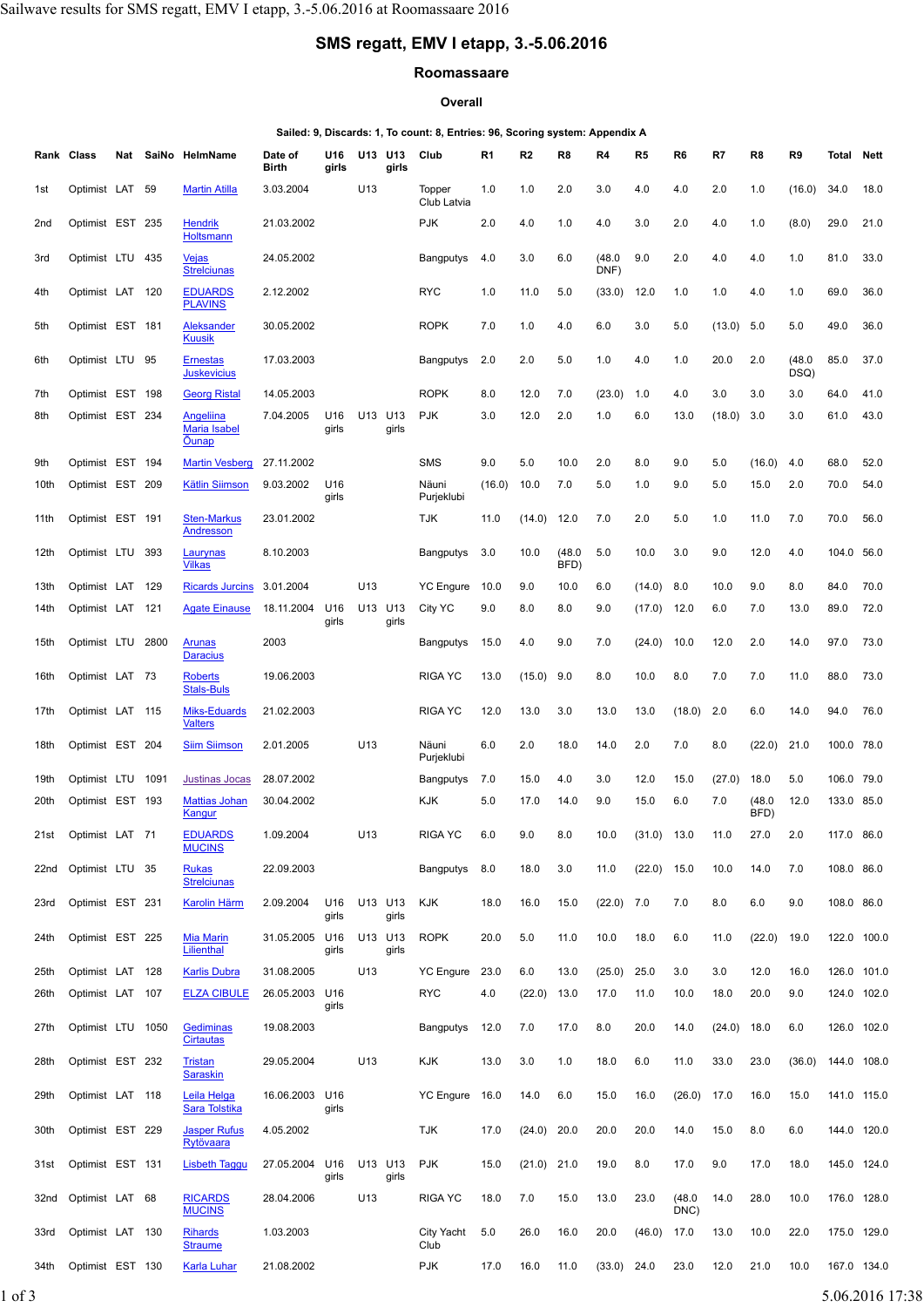## Sailwave results for SMS regatt, EMV I etapp, 3.-5.06.2016 at Roomassaare 2016

| 35th | Optimist EST 140 |  | <b>Kaur Oskar</b><br>Volt                 | 11.02.2004     |              | U13     |              | PJK              | 21.0           | 18.0   | 20.0           | 27.0   | 5.0    | 19.0               | 16.0   | 13.0           | (29.0)         | 168.0 139.0 |       |
|------|------------------|--|-------------------------------------------|----------------|--------------|---------|--------------|------------------|----------------|--------|----------------|--------|--------|--------------------|--------|----------------|----------------|-------------|-------|
| 36th | Optimist EST 124 |  | <b>Mark Paomees</b>                       | 29.06.2003     |              |         |              | <b>SMS</b>       | 20.0           | 21.0   | 16.0           | 2.0    | 13.0   | 39.0               | 21.0   | 8.0            | (44.0)         | 184.0       | 140.0 |
| 37th | Optimist EST 206 |  | <b>ROMI SAFIN</b>                         | 2.05.2005      | U16<br>girls | U13 U13 | girls        | <b>PJK</b>       | 24.0           | 28.0   | 18.0           | (32.0) | 21.0   | 12.0               | 6.0    | 15.0           | 17.0           | 173.0 141.0 |       |
| 38th | Optimist EST 120 |  | Jorgen<br>Kuivonen                        | 7.06.2004      |              | U13     |              | <b>DAGO</b>      | 26.0           | 8.0    | 24.0           | 11.0   | 5.0    | (48.0)<br>OCS)     | 26.0   | 21.0           | 21.0           | 190.0 142.0 |       |
| 39th | Optimist EST 125 |  | <b>Rico Robert</b><br>Alliksoon           | 29.08.2005     |              | U13     |              | <b>SMS</b>       | 11.0           | 19.0   | (48.0)<br>BFD) | 4.0    | 29.0   | 16.0               | 24.0   | 11.0           | 30.0           | 192.0       | 144.0 |
| 40th | Optimist LAT 125 |  | <b>Emils Mikus</b><br><b>Baskevics</b>    | 16.12.2005     |              | U13     |              | <b>RIGA YC</b>   | 14.0           | 13.0   | 25.0           | 21.0   | (30.0) | 16.0               | 30.0   | 13.0           | 13.0           | 175.0 145.0 |       |
| 41st | Optimist EST 202 |  | Angus Aarna<br>Ant                        | 28.04.2006     |              | U13     |              | <b>PJK</b>       | 22.0           | 24.0   | 22.0           | 21.0   | 11.0   | 25.0               | (42.0) | 14.0           | 24.0           | 205.0       | 163.0 |
| 42nd | Optimist EST 174 |  | Aksel Tamm                                | 7.06.2004      |              | U13     |              | KJK              | (33.0)         | 23.0   | 12.0           | 30.0   | 25.0   | 21.0               | 14.0   | 30.0           | 11.0           | 199.0       | 166.0 |
| 43rd | Optimist EST 222 |  | <b>Merily Andrea</b><br>Roomet            | 29.03.2003 U16 | girls        |         |              | <b>ROPK</b>      | 19.0           | 11.0   | 27.0           | 14.0   | 17.0   | 28.0               | 23.0   | (42.0)         | 29.0           | 210.0       | 168.0 |
| 44th | Optimist EST 201 |  | Marti Kütt                                | 14.05.2003     |              |         |              | KJK              | 23.0           | 27.0   | 21.0           | 23.0   | 14.0   | 36.0               | 19.0   | (48.0)<br>BFD) | 20.0           | 231.0       | 183.0 |
| 45th | Optimist EST 230 |  | Katariina Roihu                           | 1.04.2005      | U16<br>girls | U13 U13 | girls        | <b>TJK</b>       | 29.0           | 22.0   | 19.0           | 28.0   | 27.0   | 21.0               | (32.0) | 26.0           | 15.0           | 219.0 187.0 |       |
| 46th | Optimist EST 187 |  | <b>Britta Maipuu</b>                      | 2.07.2003      | U16<br>girls |         |              | KJK              | 26.0           | 17.0   | 29.0           | 27.0   | (34.0) | 27.0               | 19.0   | 31.0           | 12.0           | 222.0       | 188.0 |
| 47th | Optimist EST 45  |  | <b>Elisabeth</b><br><b>Ristmets</b>       | 4.02.2005      | U16<br>girls | U13     | U13<br>girls | R.O.PK           | 29.0           | (33.0) | 29.0           | 24.0   | 9.0    | 33.0               | 22.0   | 28.0           | 17.0           | 224.0       | 191.0 |
| 48th | Optimist EST 220 |  | <b>Tom Aasma</b>                          | 2.07.2004      |              | U13     |              | <b>ROPK</b>      | 40.0           | (45.0) | 24.0           | 15.0   | 18.0   | 24.0               | 36.0   | 25.0           | 18.0           | 245.0 200.0 |       |
| 49th | Optimist EST 171 |  | <b>Risten Reintam</b>                     | 2.02.2004      |              | U13     |              | <b>ROPK</b>      | 28.0           | (42.0) | 23.0           | 37.0   | 7.0    | 20.0               | 31.0   | 32.0           | 24.0           | 244.0 202.0 |       |
| 50th | Optimist EST 207 |  | Katariina Vaher                           | 15.04.2004     | U16<br>girls | U13 U13 | girls        | KJK              | 25.0           | 26.0   | 28.0           | (44.0) | 38.0   | 20.0               | 32.0   | 10.0           | 27.0           | 250.0 206.0 |       |
| 51st | Optimist EST 155 |  | <b>Alex Georg</b><br><b>Selling</b>       | 20.07.2003     |              |         |              | <b>TJK</b>       | (38.0)         | 37.0   | 32.0           | 28.0   | 16.0   | 19.0               | 28.0   | 27.0           | 19.0           | 244.0 206.0 |       |
| 52nd | Optimist EST 167 |  | <b>Lars Leopold</b><br><b>Briedis</b>     | 18.09.2003     |              |         |              | <b>ROPK</b>      | 33.0           | (34.0) | 23.0           | 29.0   | 23.0   | 26.0               | 16.0   | 26.0           | 31.0           | 241.0 207.0 |       |
| 53rd | Optimist EST 233 |  | <b>Henry-Mark</b><br>Andresson            | 3.12.2004      |              | U13     |              | <b>TJK</b>       | 14.0           | 36.0   | 31.0           | 34.0   | 34.0   | 11.0               | 39.0   | 9.0            | (48.0)<br>DNF) | 256.0 208.0 |       |
| 54th | Optimist EST 147 |  | <b>Karl Magnus</b>                        | 22.09.2003     |              |         |              | KJK              | (32.0)         | 29.0   | 25.0           | 31.0   | 19.0   | 32.0               | 29.0   | 24.0           | 20.0           | 241.0 209.0 |       |
| 55th | Optimist EST 134 |  | <b>Meribel</b><br><b>Vahstein</b>         | 27.01.2006 U16 | girls        | U13 U13 | girls        | SMS              | 10.0           | 6.0    | 30.0           | 36.0   | 21.0   | 38.0               | 41.0   | (48.0)<br>BFD) | 32.0           | 262.0 214.0 |       |
| 56th | Optimist EST 126 |  | Henri Lember                              | 25.11.2005     |              | U13     |              | SMS              | 21.0           | 32.0   | 22.0           | 18.0   | 30.0   | 27.0               | 25.0   | (48.0)<br>DSQ) | 41.0           | 264.0 216.0 |       |
| 57th | Optimist EST 156 |  | Johanna Triinu<br>Kazjava                 | 21.10.2003 U16 | girls        |         |              | <b>TJK</b>       | 22.0           | 27.0   | 30.0           | (38.0) | 26.0   | 24.0               | 34.0   | 25.0           | 28.0           | 254.0 216.0 |       |
| 58th | Optimist EST 224 |  | <b>Luca Remmel</b>                        | 28.01.2003     |              |         |              | R.O.P.K.         | 25.0           | 25.0   | 14.0           | 36.0   | 27.0   | 25.0               | 31.0   | (44.0)         | 34.0           | 261.0 217.0 |       |
| 59th | Optimist EST 190 |  | <b>Karl Daaniel</b><br><b>Torstenberg</b> | 14.04.2004     |              | U13     |              | <b>KJK</b>       | 27.0           | 20.0   | 33.0           | (40.0) | 22.0   | 37.0               | 40.0   | 17.0           | 27.0           | 263.0 223.0 |       |
| 60th | Optimist LAT 55  |  | <b>RIHARDS</b><br><b>PLAVINS</b>          | 31.03.2007     |              | U13     |              | RYC              | 19.0           | 20.0   | 38.0           | 19.0   | 42.0   | 31.0               | 37.0   | 19.0           | (43.0)         | 268.0 225.0 |       |
| 61st | Optimist EST 189 |  | <b>Susanna</b><br><b>Silluta</b>          | 30.10.2004 U16 | girls        | U13 U13 | girls        | KJK              | 35.0           | 25.0   | 19.0           | 22.0   | 36.0   | (37.0)             | 20.0   | 34.0           | 37.0           | 265.0 228.0 |       |
| 62nd | Optimist EST 136 |  | Georg<br><b>Paomees</b>                   | 24.03.2006     |              | U13     |              | <b>SMS</b>       | (48.0)<br>DNF) | 29.0   | 31.0           | 12.0   | 26.0   | 22.0               | 42.0   | 29.0           | 38.0           | 277.0 229.0 |       |
| 63rd | Optimist EST 170 |  | <b>Martin Lipp</b>                        | 21.03.2006     |              | U13     |              | <b>ROPK</b>      | 31.0           | 31.0   | 28.0           | 12.0   | 44.0   | 28.0               | 35.0   | 24.0           | (45.0)         | 278.0 233.0 |       |
| 64th | Optimist EST 205 |  | <b>Henry</b><br>Rauniste                  | 23.06.2005     |              | U13     |              | <b>ROPK</b>      | (41.0)         | 39.0   | 36.0           | 26.0   | 15.0   | 34.0               | 27.0   | 19.0           | 40.0           | 277.0 236.0 |       |
| 65th | Optimist LAT 94  |  | <b>Emils Haralds</b><br>Amsils            | 27.07.2005     |              | U13     |              | <b>YC</b> Engure | 39.0           | 41.0   | 35.0           | 25.0   | 33.0   | 35.0               | (44.0) | 5.0            | 25.0           | 282.0 238.0 |       |
| 66th | Optimist EST 173 |  | <b>Richard Lilp</b>                       | 19.07.2003     |              |         |              | <b>ROPK</b>      | 35.0           | (43.0) | 35.0           | 17.0   | 33.0   | 23.0               | 22.0   | 39.0           | 36.0           | 283.0 240.0 |       |
| 67th | Optimist EST 100 |  | <b>MARTIN</b><br><b>MASLOV</b>            | 7.08.2002      |              |         |              | <b>PJK</b>       | 30.0           | 32.0   | 26.0           | 38.0   | 28.0   | 38.0               | (39.0) | 35.0           | 22.0           | 288.0 249.0 |       |
| 68th | Optimist EST 35  |  | <b>Alan Mitchulis</b>                     | 24.12.2003     |              |         |              | <b>KJK</b>       | 24.0           | 28.0   | (43.0)         | 41.0   | 19.0   | 36.0               | 35.0   | 29.0           | 39.0           | 294.0 251.0 |       |
| 69th |                  |  |                                           |                |              |         |              | <b>ROPK</b>      | 36.0           |        |                |        |        |                    |        |                |                |             |       |
|      | Optimist EST 223 |  | <b>Meribel Köster</b>                     | 2.11.2002      | U16<br>girls |         |              |                  |                | (38.0) | 37.0           | 35.0   | 32.0   | 29.0               | 17.0   | 38.0           | 35.0           | 297.0 259.0 |       |
| 70th | Optimist EST 218 |  | <b>Hugo Mart</b><br>Reiner                | 13.09.2005     |              | U13     |              | R.O.P.K          | 34.0           | 30.0   | 34.0           | 26.0   | 37.0   | 39.0               | 25.0   | (48.0)<br>BFD) | 35.0           | 308.0 260.0 |       |
| 71st | Optimist EST 123 |  | <b>Romet Kraus</b>                        | 23.09.2005     |              | U13     |              | <b>TJK</b>       | 32.0           | 19.0   | (48.0)<br>OCS) | 39.0   | 35.0   | 48.0<br><b>OCS</b> | 34.0   | 34.0           | 23.0           | 312.0 264.0 |       |
| 72nd | Optimist EST 138 |  | <b>Erik Viik</b>                          | 4.08.2002      |              |         |              | <b>PJK</b>       | (41.0)         | 36.0   | 36.0           | 32.0   | 40.0   | 33.0               | 28.0   | 35.0           | 25.0           | 306.0 265.0 |       |
| 73rd | Optimist EST 175 |  | <b>Margus</b><br>Hedman                   | 16.08.2006     |              | U13     |              | <b>ROPK</b>      | (46.0)         | 40.0   | 26.0           | 16.0   | 36.0   | 30.0               | 45.0   | 36.0           | 38.0           | 313.0 267.0 |       |
| 74th | Optimist EST 144 |  | <b>Richard</b><br><b>Marcus Arge</b>      | 4.12.2006      |              | U13     |              | R.O.P.K.         | $(42.0)$ 41.0  |        | 27.0           | 30.0   | 41.0   | 40.0               | 26.0   | 39.0           | 23.0           | 309.0 267.0 |       |